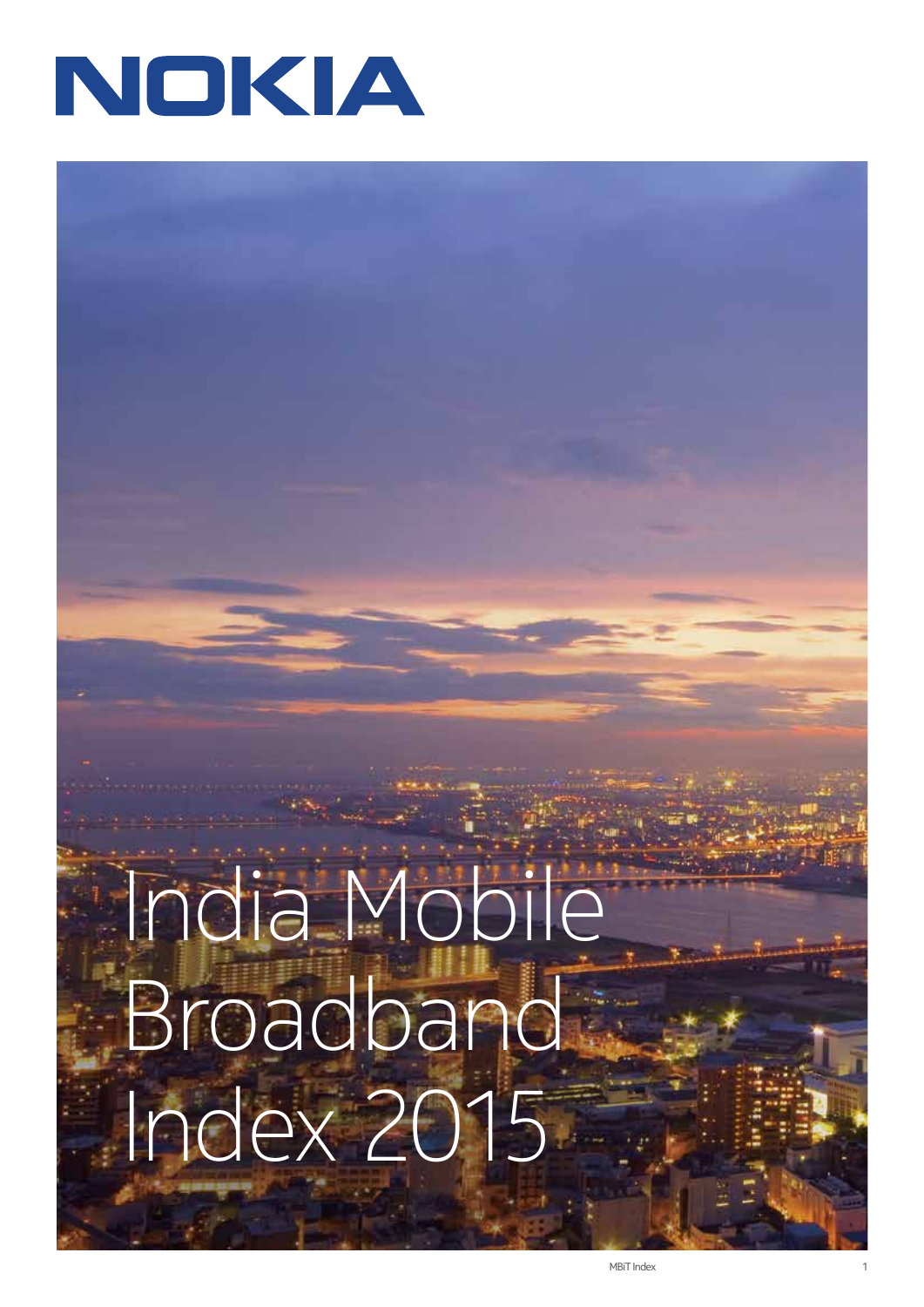

# About Nokia MBiT Index

Nokia Networks' MBiT Index is a report on mobile broadband performance in India. It aims to provide insights about mobile broadband traffic growth, co-relating these trends with changes in various ecosystem drivers such as subscriber usage patterns, devices and tariffs.

This edition of the MBiT Index evaluates 2G, 3G and overall data traffic growth trends at a pan-India and circle category level, data consumption per user on 2G and 3G for 2014. It also highlights the developing devices ecosystem in India and the key shifts witnessed during 2014.

MBiT Index has been created based on Nokia Networks' analysis of data obtained from various sources. It analyses mobile broadband traffic trends only at a consolidated level and does not intend to provide any comparative analysis of data growth of different operators. Index 2**MB T**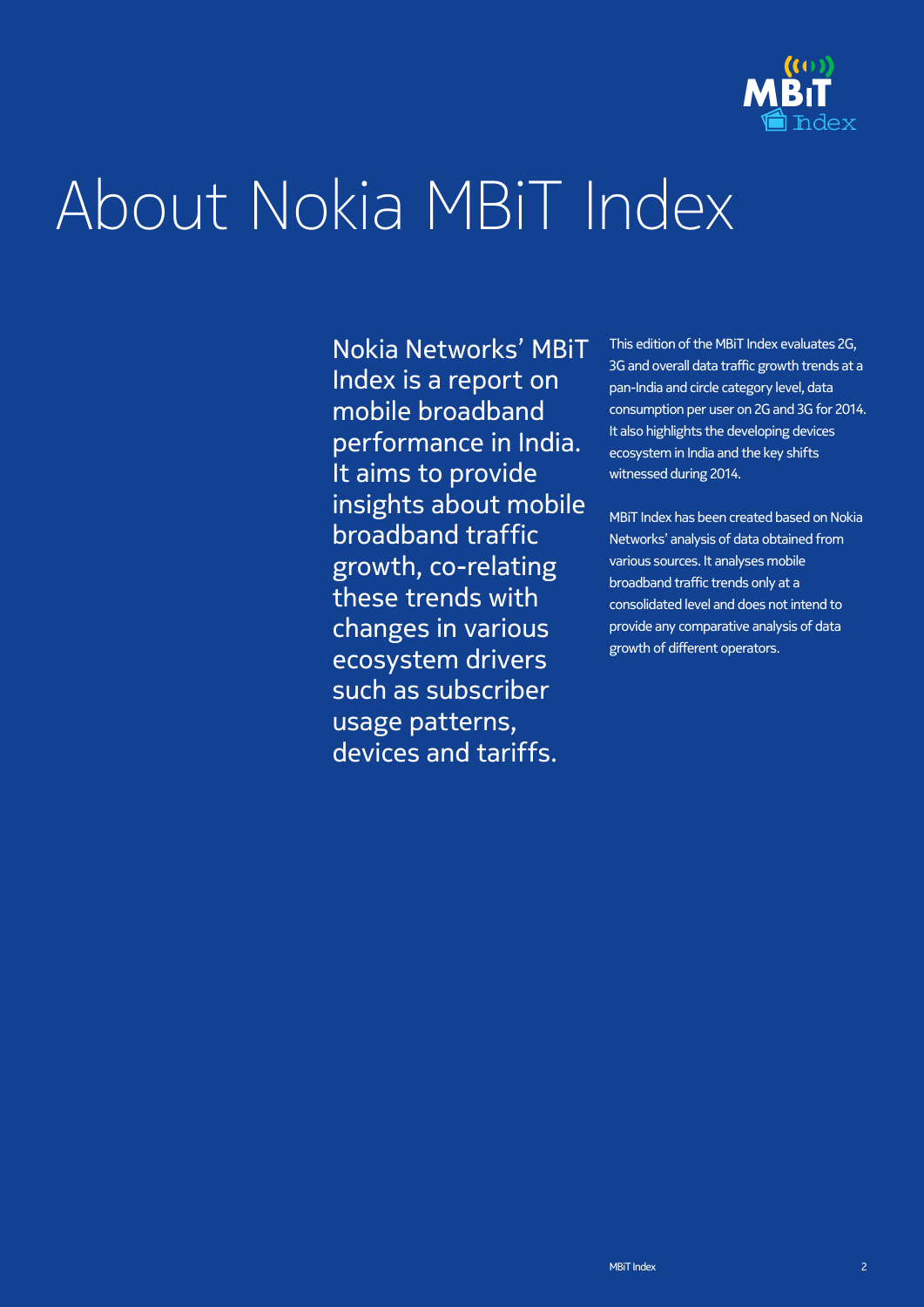### India high on 3G and ready for 4G

### An upbeat 3G data usage (114% growth) drives momentum in the overall India Mobile data consumption.

**3G is the key reason for the growth in overall mobile data consumption in India.**

**High usage of 3G data per user per month compared to 2G shows paradigm shift in the preference of Indian subscribers.**

**2**

**Growth in the availability of affordable devices was pivotal in the 3G uptake.**

**Smartphone shipments exceeded forecasts in 2014 leading to the availability of increased potential mobile data users.**

**Aggressive 3G network reinforcement has resulted in higher data uptake.**

**1**

**3 4 5**

**Surge in data consumption across the country. Time to focus on Category C circle to push 3G migration.**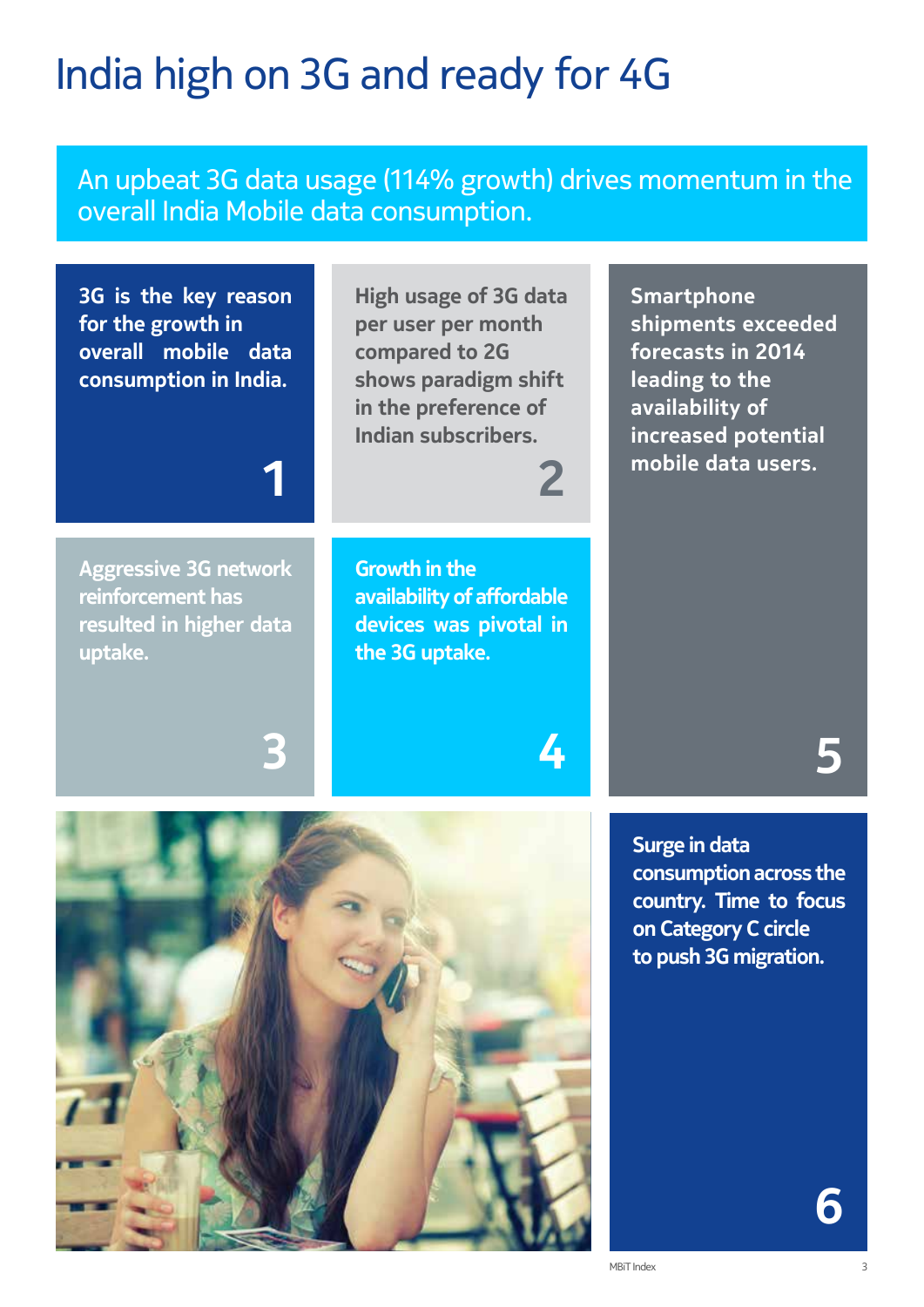### India Mobile Data Trends



#### 3G catalyses the data usage growth in India, whereas 2G data usage contributes consistently to the overall consumption.

- 52% of the total data consumed in December 2014 was 3G as against 42% in January 2014. Despite data tariff re-alignments by operators in 2014, the growth trend continues.
- Assuming the same growth rates for 3G and 2G, we predict that 3G will contribute around 62% of total data usage by December 2015.
- Overall data grew at 72% in 2014, catalysed by 3G growth. 3G data consumption grew at 114% while 2G was able to achieve 41% growth.
- 3G data usage is expected to grow further as operators continue to invest in expanding and strengthening 3G networks, coupled with a surge in the availability of smartphones priced below \$1501.

September 2014 saw 3G data usage surpassing 2G data usage at an all India level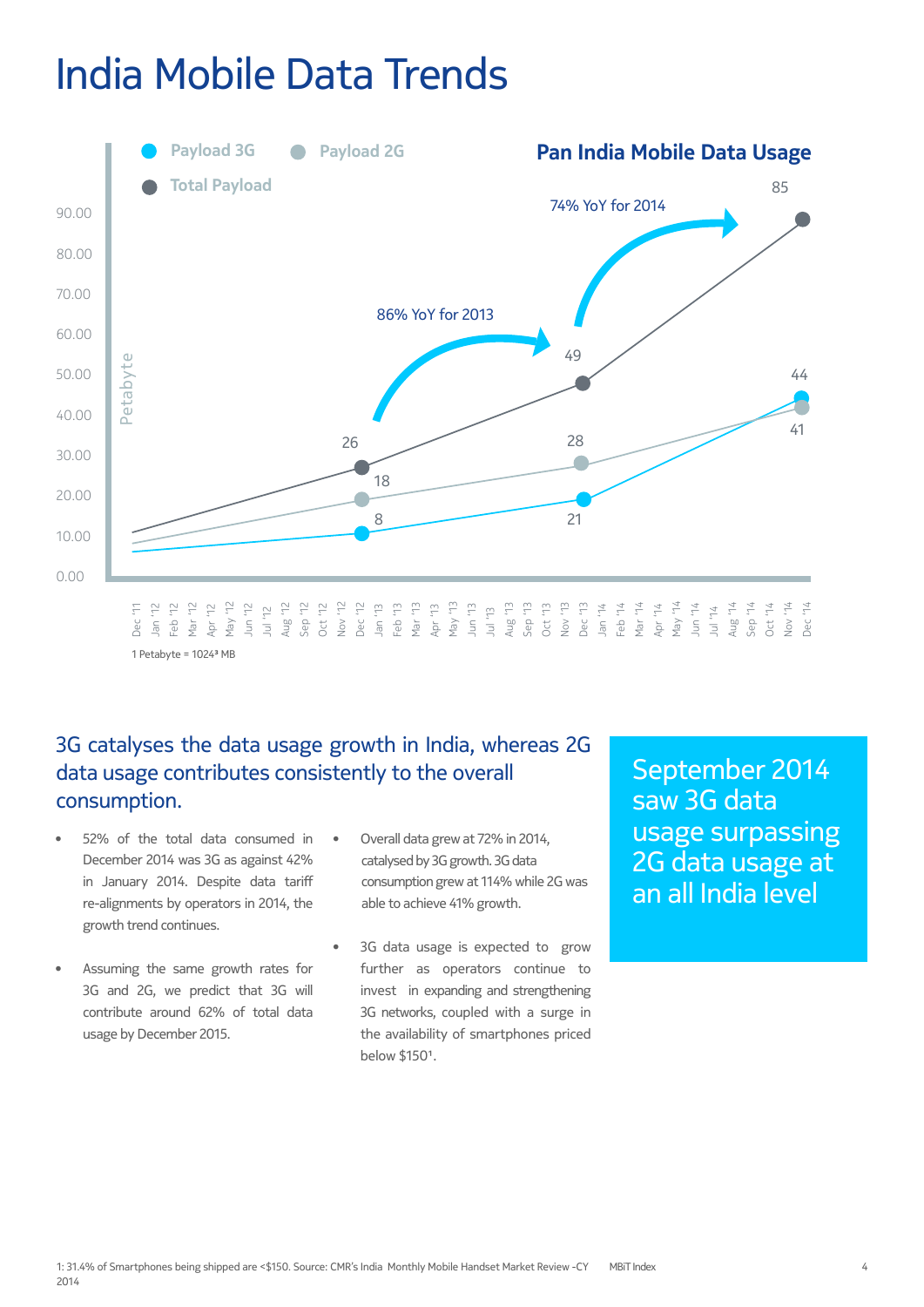### Monthly Circle-wise Snapshot



- Metro circle ranked 2nd in 3G growth in 2014. 3G data grew at 120% in 2014.
- At 20%, Metro circle ranked 3rd in terms of contribution to data usage.



- The highest 3G growth came from Category A circle, exhibiting a surge of 129% in data usage in 2014.
- Category A circle contributes the most (43%) to the overall mobile data consumption in India. This shows a positive correlation between the leading 3G category circle and the overall data category circle.



- Category B circle show a growth of 107% in 3G data usage.
- Category B circle were the 2nd highest contributor (30%) to the overall mobile data usage in India.



- Category C circle registered a growth of 90% and contributed to the growth in 3G data usage in 2014.
- Category C circle contributed 7% to the overall mobile data consumed in India.

## Total 3G data usage crossed over the 2G data usage in 2014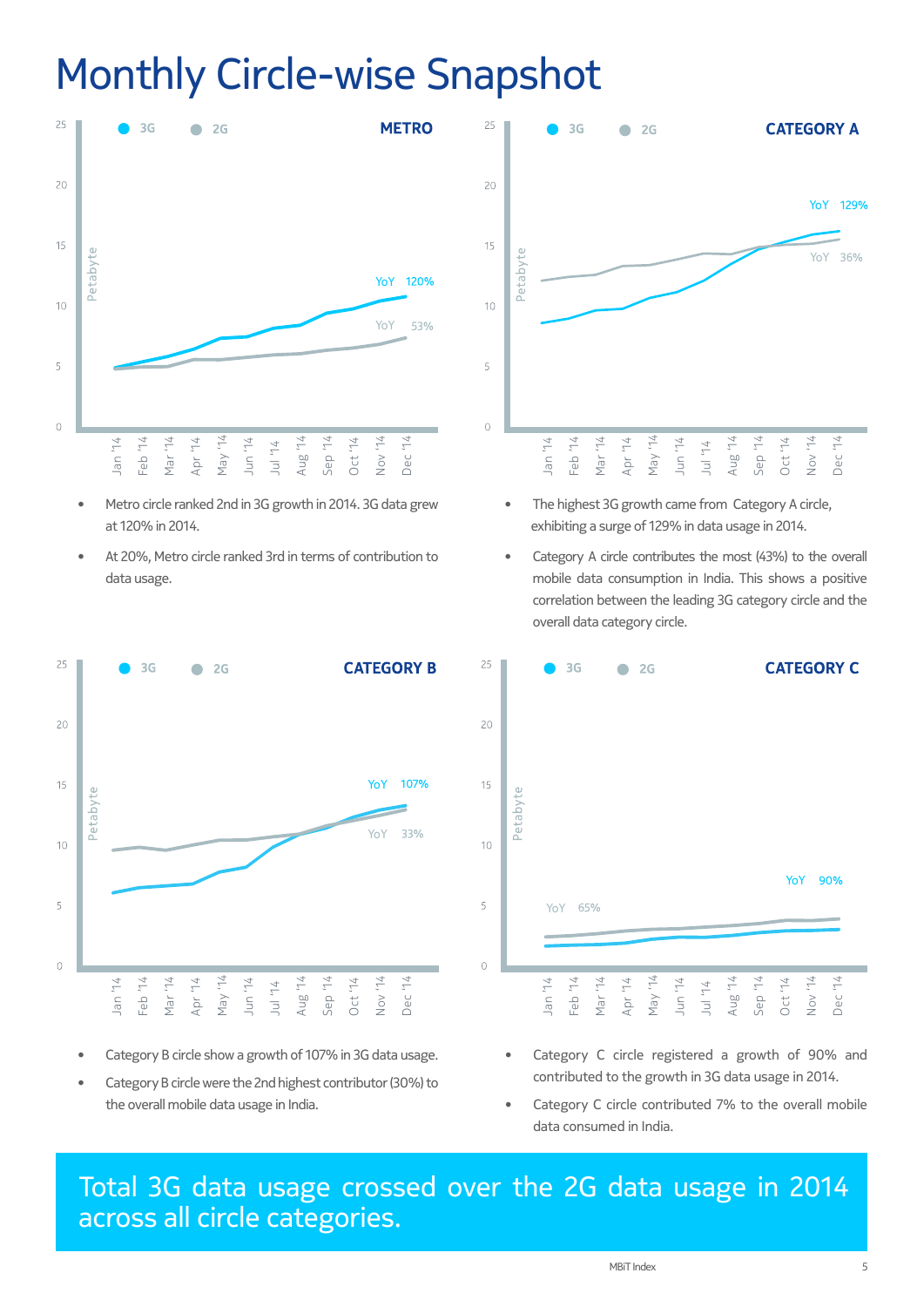### Monthly Average Data Usage per Subscriber

Data users profit from high speed networks and consume higher volumes of data.



An average 3G subscriber consumes over 3 times more data than his/her 2G counterpart.

• The average 2G and 3G data usage per user continues to increase along with the growing throughput capability of the devices.

### The Ecosystem 2014



Sources: Data Usage – Nokia | Subscribers – TRAI/Operator Reports | Smartphones – CMR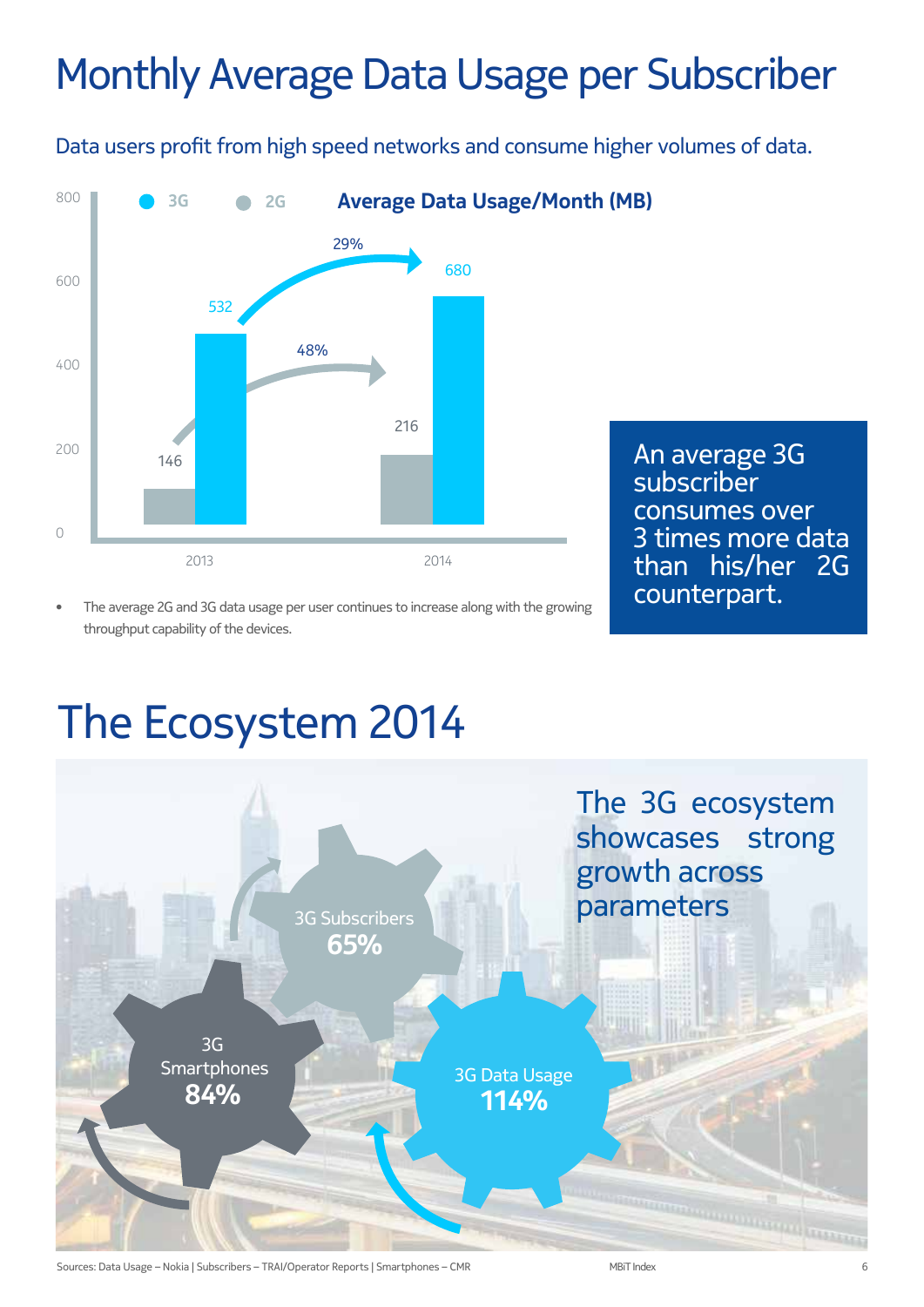### 2014 Devices Trend

### The Smartphone shipments are growing exponentially.

#### **Shipped devices**

- Total smart phone shipped were 77M out of which 3G devices are 73%.
- Out of total devices shipped 2014 22% are 3G device.



**22%** 3G device shipped **73%** Smartphones are 3G

**258m** Devices Shipped in 2014

2014 has been tremendous growth in device penetration in India with staggering 258m shipped in 2014 with 56m 3G capable devices shipped. While ASP decline by 27% from Jan- Dec 2014. — Source: CMR

#### **Active Device Insight**

- In 2013 only 23% of devices were capable of peak data speed of 21 Mbps .
- The 3G device ecosystem has been showing strength with 54 % of devices supporting peak data speed of 21 Mbps on 3G network.

It signifies the maturity of device availability in Indian Market with High speed data connectivity capable handset availability.

### **Device Spectrum Band Eco-system**



- In a small presence of LTE devices, 88% are equipped with 1800 MHz band followed by 850 MHz at 75% and 900 MHz at 59%.
- 5.5 to 6 M LTE Capable Devices in India.

**3G Device Download Speed (Mbps)**

capable



- 72% 3G devices are 900 MHz band equipped, reflecting a huge ecosystem around this band.
- ~130M 3G Capable Devices in India.

#### **Time for faster Rollout of High Speed Data Network**

- India has ~130 million 3G capable devices and only 69.9 million active 3G subscribers. A significant opportunity for further 3G penetration.
- Although early days, India already has 5.5 million to 6 million 4G capable devices and only about 85,000 active LTE subscribers – opportunity for selective rollout of 4G network and services.
- Devices Ecosystem is moving faster than network maturity, pushing high potential to Data Traffic Growth.
- Data traffic growth is reflecting fast in mobile data revenue growth for telecom operators a sign of healthy growth in Indian telecom industry.